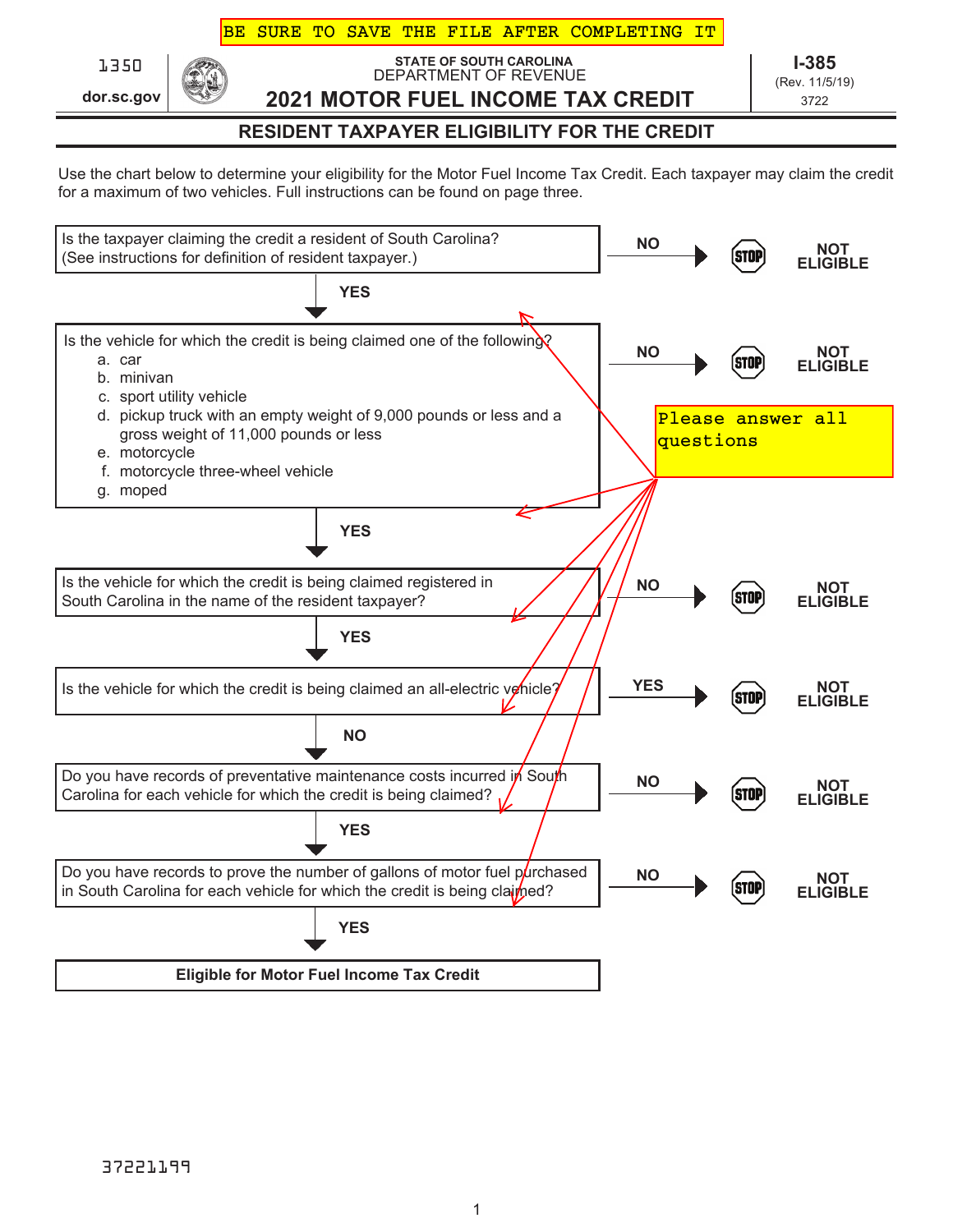

Please complete every field for each vehicle that a tax credit is to be claimed.

## **STATE OF SOUTH CAROLINA** DEPARTMENT OF REVENUE

**2021 MOTOR FUEL INCOME TAX CREDIT**

**I-385** (Rev. 11/5/19) 3722

**dor.sc.gov**

Name States in the state of the state of the state of the state of the SSN/FEIN

# **PART I - VEHICLE INFORMATION**

| <b>Vehicle 1</b>                                                                                                                                                          |  | <b>Vehicle 2</b>                                                                                                                                                                 |  |  |
|---------------------------------------------------------------------------------------------------------------------------------------------------------------------------|--|----------------------------------------------------------------------------------------------------------------------------------------------------------------------------------|--|--|
| Registered owner's name                                                                                                                                                   |  | Registered owner's name                                                                                                                                                          |  |  |
| Make                                                                                                                                                                      |  | Make                                                                                                                                                                             |  |  |
| Model                                                                                                                                                                     |  | Model                                                                                                                                                                            |  |  |
| Year                                                                                                                                                                      |  | Year                                                                                                                                                                             |  |  |
| SC license plate #                                                                                                                                                        |  | SC license plate #                                                                                                                                                               |  |  |
| For a truck, is the empty weight 9,000 pounds or less and<br>the gross weight 11,000 pounds or less?<br>$\Box$ Yes $\Box$ No If no, truck does not qualify for the credit |  | For a truck, is the empty weight 9,000 pounds or less and<br>the gross weight 11,000 pounds or less?<br>No If no, truck does not qualify for the credit<br> Yes                  |  |  |
| or disregarded LLC?<br>If yes, check the box.                                                                                                                             |  | Is this vehicle registered in the name of a sole proprietorship Is this vehicle registered in the name of a sole proprietorship<br>or disregarded LLC?<br>If yes, check the box. |  |  |
| Did this vehicle replace a trade-in or totaled vehicle?<br>If yes, check the box.                                                                                         |  | Did this vehicle replace a trade-in or totaled vehicle?<br>If yes, check the box.                                                                                                |  |  |

# **PART II - PREVENTATIVE MAINTENANCE COSTS INCURRED IN SOUTH CAROLINA**

(round to the nearest whole dollar)

|                                      | Vehicle 1 - Maintenance costs |     | Vehicle 2 - Maintenance costs |     |
|--------------------------------------|-------------------------------|-----|-------------------------------|-----|
| 1. New tires                         |                               | .00 |                               | .00 |
| 2. Oil changes                       |                               | .00 |                               | .00 |
| 3. Regular maintenance               |                               | .00 |                               | .00 |
| 4. Other                             |                               | .00 |                               | .00 |
| 5. Total (add line 1 through line 4) |                               | .00 |                               | .00 |

# **PART III - INCREASE IN SOUTH CAROLINA MOTOR FUEL USER FEE**

|                                              | Vehicle 1 - User fee increase | Vehicle 2 - User fee increase |
|----------------------------------------------|-------------------------------|-------------------------------|
| 6. Number of gallons of fuel purchased in SC |                               |                               |
| 7. Average motor fuel user fee               | x.09                          | x.09                          |
| increase for 2021 (9 cents)                  |                               |                               |
| 8. Total (multiply line 6 by line 7)         | .00                           | .00.                          |

# **PART IV - MOTOR FUEL INCOME TAX CREDIT COMPUTATION**

| <b>Vehicle 1</b>                                               |     | <b>Vehicle 2</b>                                                                            |        |
|----------------------------------------------------------------|-----|---------------------------------------------------------------------------------------------|--------|
| 9. Lesser of line 5 or line 8                                  | .00 | Lesser of line 5 or line 8                                                                  | .00    |
| 10. Credit Adjustment Factor<br>for 2021 (100%)                |     | x 1.000 $\begin{array}{ l }\n \hline\n \text{Factor for 2021(100%)}\n \hline\n \end{array}$ | x1.000 |
| 11. Total vehicle credit (multiply<br>line 9 by line 10)       | .00 | Total vehicle credit (multiply line<br>$ 9$ by line 10)                                     | .00    |
| 12. Total Motor Fuel Income Tax Credit (Vehicle 1 + Vehicle 2) | .00 |                                                                                             |        |

Do not mail the I-385 separately. Attach to your Income Tax return

37222197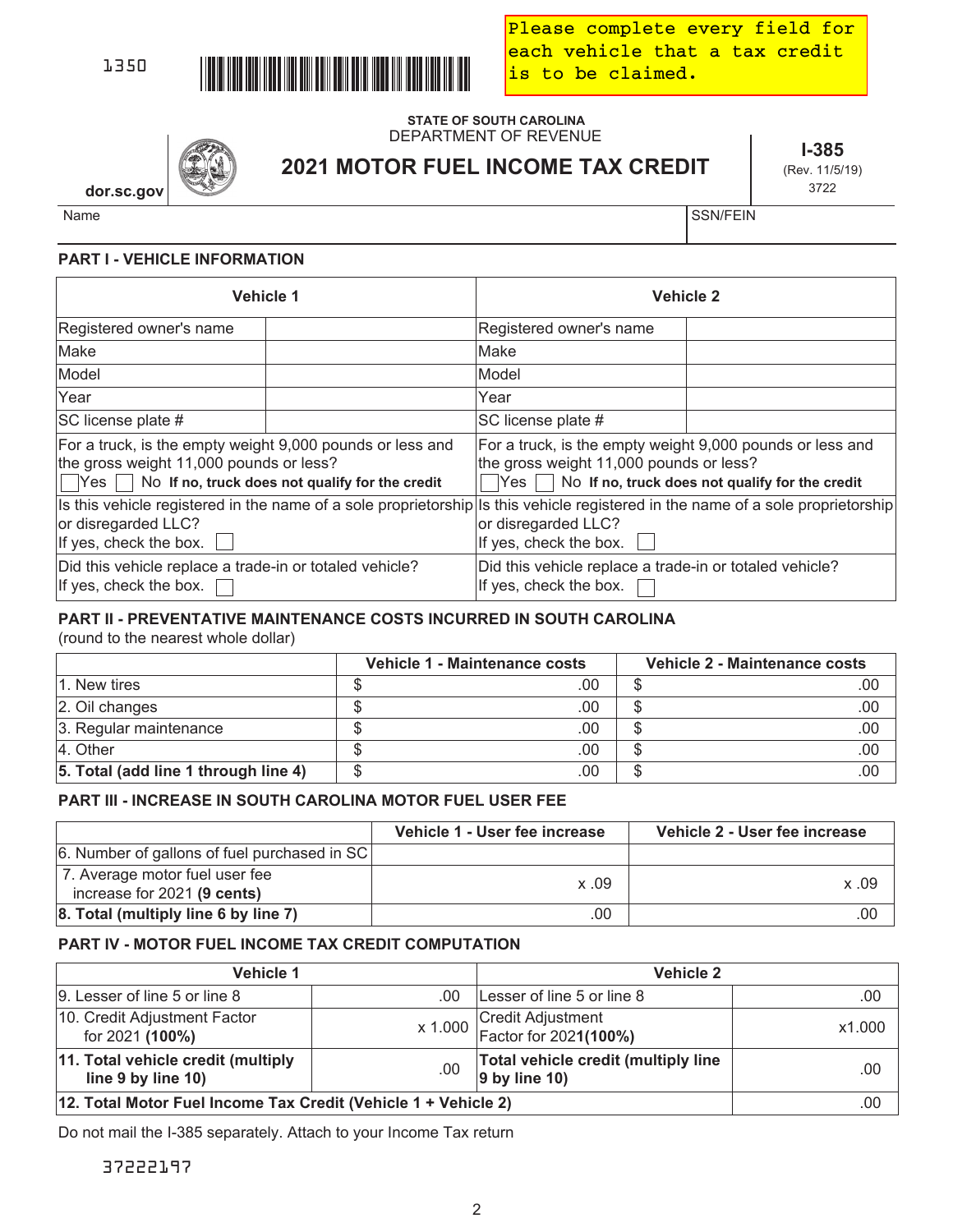#### **INSTRUCTIONS**

The credit is only available to South Carolina residents. Taxpayers may claim the credit for up to two vehicles. Expenses must have been incurred in South Carolina to qualify for the credit.

The following vehicles qualify for the credit:

- cars
- minivans
- sport utility vehicles
- pickup trucks with an empty weight of 9,000 pounds or less and a gross weight of 11,000 pounds or less
- motorcycles, including motorcycle three-wheel vehicles
- mopeds

All-electric vehicles are not eligible for the credit.

# **You must complete both Part II and Part III to be eligible for the credit. If you do not complete both Part II and Part III, or if you report zero in either Part II or Part III, you will not be eligible for the credit.**

# **Recordkeeping**

To claim the credit, keep records that prove:

- the date, amount, and type of preventative maintenance expenses incurred
- the number of gallons of motor fuel purchased

Keep separate records for each vehicle claimed.

Records to keep include gas receipts and paid maintenance invoices. You may use credit card statements if they show the number of gallons purchased during the year.

Do not submit your receipts and records with your return. Keep the documentation used to compute the credit as part of your tax records. You should **only** send your receipts and records to SCDOR if they are requested as part of a review of the tax credit claimed on your return.

#### **Part I**

Enter the make, model, year, and license plate number for each vehicle claimed. Vehicles must be registered in South Carolina in the taxpayer's name.

**Combination of two vehicles:** A taxpayer who owns or leases more than two vehicles during the tax year may choose a combination of any two to use when computing the credit, but cannot claim the credit for more than two vehicles. Each year the taxpayer can choose which qualifying vehicles to use for the credit.

**Trade-in or total-loss vehicle:** A taxpayer who trades in or totals an eligible vehicle (Vehicle A) and replaces it with another eligible vehicle (Vehicle B) can combine Vehicles A and B as one vehicle equivalent when computing the credit. Check the box that the vehicle being claimed replaced a trade-in or totaled vehicle. Enter the combined preventative maintenance costs and gallons purchased for Vehicles A and B in the Vehicle 1 column. If the taxpayer has another qualifying vehicle, report it in the Vehicle 2 column.

**Married filing jointly:** Taxpayers who are married filing jointly should each complete a separate I-385. Each taxpayer can only claim the credit for vehicles registered in their name. One spouse cannot claim a vehicle registered in the name of the other spouse, but can claim a vehicle that is registered in both names. Both spouses cannot claim the credit for the same vehicle. A married couple filing a joint return can claim the credit for up to four vehicles.

**Sole proprietorship or disregarded limited liability company (LLC):** If a vehicle is registered in the name of a sole proprietorship, the individual owner can claim the vehicle as one of their qualifying vehicles for the credit. If a vehicle is registered in the name of a disregarded single-member LLC, the individual, partnership, or corporate owner can claim the vehicle as one of their qualifying vehicles for the credit.

The owner may still only claim two total vehicles for the credit. The sole proprietorship or single-member LLC should not file an I-385 claiming the credit.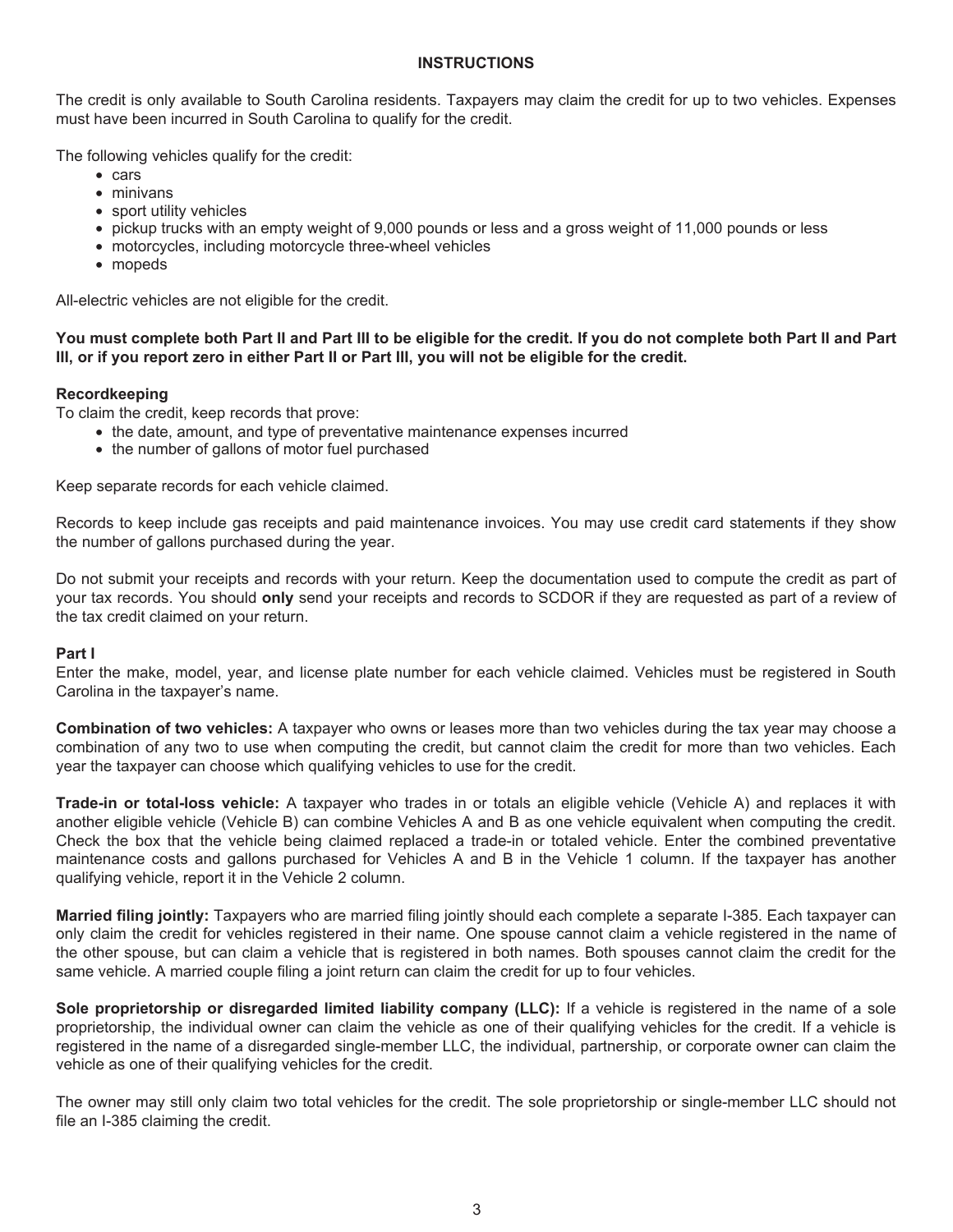# **Part II**

Enter actual preventative maintenance expenses for new tires, oil changes, regular maintenance, and other preventative maintenance in South Carolina during the tax year. If you are claiming the credit for two vehicles, complete both columns.

The following costs are **not** eligible for the credit:

- infrastructure maintenance fees paid when registering a vehicle
- license plate fees
- insurance
- property tax
- interest expense on vehicle loans
- costs reimbursed by insurance
- body and paint work

#### **Part III**

Enter the total number of gallons of gasoline, gasohol, diesel, or alternative fuel purchased in South Carolina during the tax year for the vehicles you are claiming the credit for. If you are claiming the credit for two vehicles registered in your name, complete both columns. Use the actual number of gallons purchased.

Do not make any adjustments for:

- amounts deducted as an ordinary and necessary business expense
- amounts deducted as a miscellaneous itemized deduction
- mileage reimbursements provided by an employer

Alternative fuel includes compressed natural gas, liquefied petroleum gas, or liquefied natural gas. You must convert the product to gallon equivalents to determine the motor fuel user fee increase per gallon.

One gallon of motor fuel equals:

- 126.67 cubic feet of compressed natural gas
- 5.66 pounds of compressed natural gas if dispensed via a mass flow meter
- 1.3699 gallons of liquefied petroleum gas
- 6.06 pounds of liquefied natural gas

For more information, see SC Code Sections 12-28-120, 12-28-110(73), and 12-28-110(74) at **dor.sc.gov/policy.** 

#### **Part IV**

For each vehicle (Vehicle 1 and Vehicle 2), enter the lesser of the preventative maintenance costs or the increase in the motor fuel user fee paid in South Carolina during the year. Multiply the result by the Credit Adjustment Factor to determine the amount of credit for each vehicle. Add the total credit for Vehicle 1 and Vehicle 2 to get your total Motor Fuel Income Tax Credit. Enter the total here and on your Income Tax return.

See your Income Tax return for instructions on where to enter the Motor Fuel Income Tax Credit amount. You must include the completed I-385 with your Income Tax return.

**Credit Adjustment Factor:** This amount is provided by the Revenue and Fiscal Affairs Office to the SCDOR each year. The Factor is used to account for the maximum credit amount available to all taxpayers and allows all qualifying taxpayers an opportunity to receive a Motor Fuel Income Tax Credit. The Factor will be provided each year on the I-385.

#### **Definitions**

- **Resident taxpayer** is a resident individual, partnership, corporation, or other entity subject to South Carolina Income Tax or required to file an Income Tax return
- **Resident individual** is an individual domiciled in South Carolina. A resident individual includes an individual who is a resident individual for a portion of the tax year (part-year resident).
- **Resident corporation** is a corporation whose principal place of business is located in South Carolina
- **Resident partnership** is a partnership whose principal place of business is located in South Carolina
- **Private passenger motor vehicle is a:** 
	- $\circ$  motor vehicle designed, used, and maintained for the transportation of 10 or fewer persons
	- $\circ$  truck having an empty weight of 9,000 pounds or less and a gross weight of 11,000 pounds or less